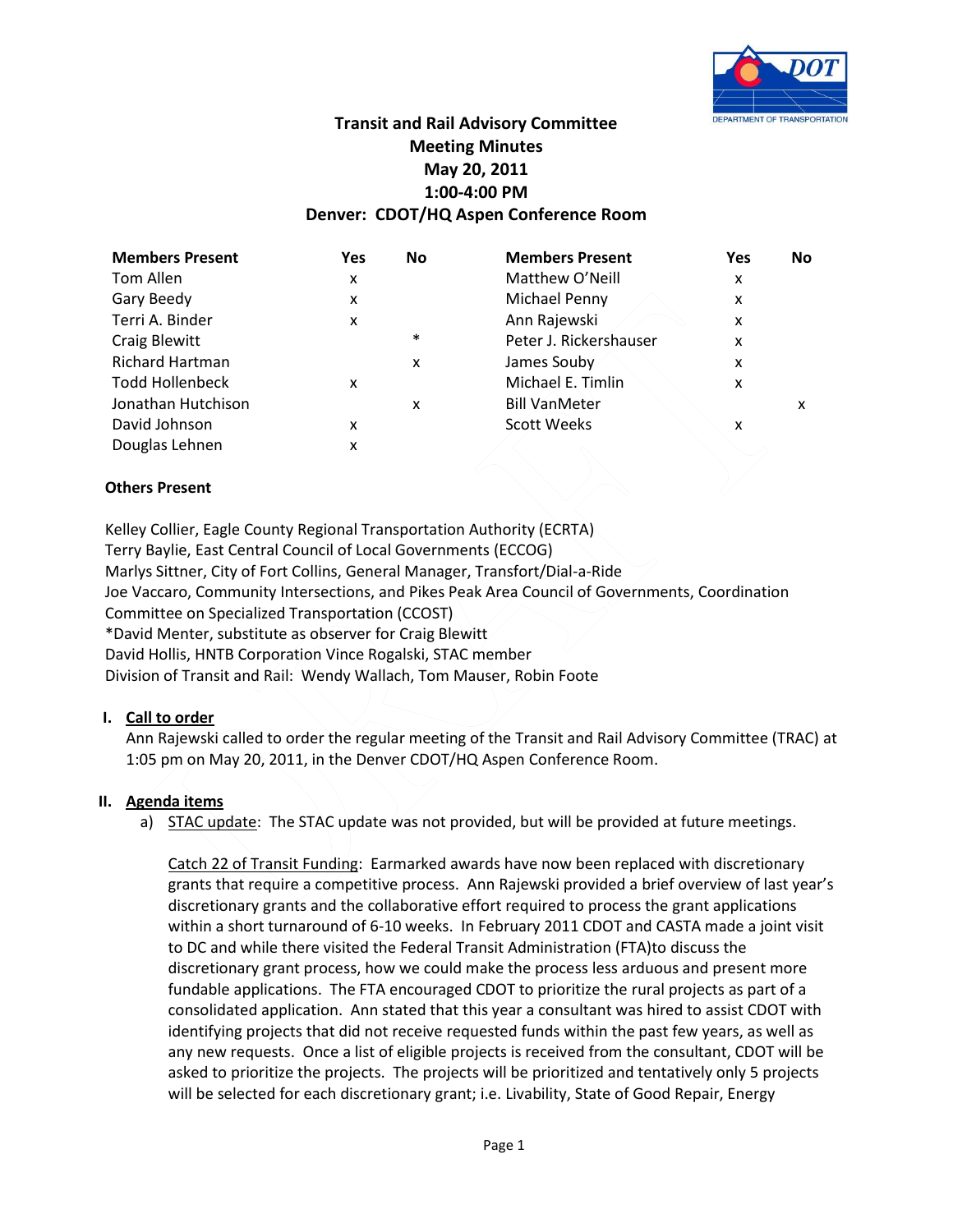Efficiency, etc. Ann discussed the reality of limited funding and subsidized tax dollars and funding options. Ann invited four guest speakers (transit representatives from around the state) to provide an overview to the TRAC on the successes and challenges encountered in each area. The areas discussed included Resort, Rural/Specialized, Urban, and Specialized.

# b) Budget Presentations:

1. Resort: Kelley Collier, Director of EcoTransit in Eagle County is responsible for department functions, administration, and strategic planning. Kelley supervises transit revenue operations, capital programs, and budget management. Kelley also works with the ECRTA Board, operations manager and road supervisors in special projects and all transportation and personnel issues.

# *Successes*:

- Commuter (employee) based riders that support the economy
- 25% increase in ridership (year-to-date) following prior year decreases

# *Challenges:*

- Services cut in 2009; 34% reduction in routes due to lack of usage
- 48% increase in fares
- 50% decrease in ridership resulted from service reductions and fare increases
- Times changed to support peak commute times; cut 12:00-2:00 am service

# *Budget Impact:*

- Eagle County (resorts) funds the system; 75% operation; 25% fares
- Had to decrease fleet by 3 buses; 5 needing replacement-maybe replaced with federal funds
- 2. Rural / Special: Terri Baylie, East Central Council of Local Governments (ECCOG) The ECCOG was created in the early 1970's as a voluntary association of county commissioners, mayors and town council members in Cheyenne, Elbert, Kit Carson and Lincoln counties, who joined hands to keep governmental decision-making at the local level. The four-county region is situated on Colorado's Central Plains between the Front Range and the Kansas state line.

# *Successes*:

- Offers part-time, scheduled public transit services to anyone, regardless of age, using wheelchair accessible mini-buses
- Part-time service extends the lifetime of the vehicles
- Provides local, in-town trips, as well as interregional trips to Denver and Colorado Springs for medical and essential shopping purposes
- Decentralized program, with counties providing fuel, maintenance

# *Challenges*:

- Operating a part-time schedule requires a demand response service
- Part-time schedule Monday-Friday
- Does not provide emergency transportation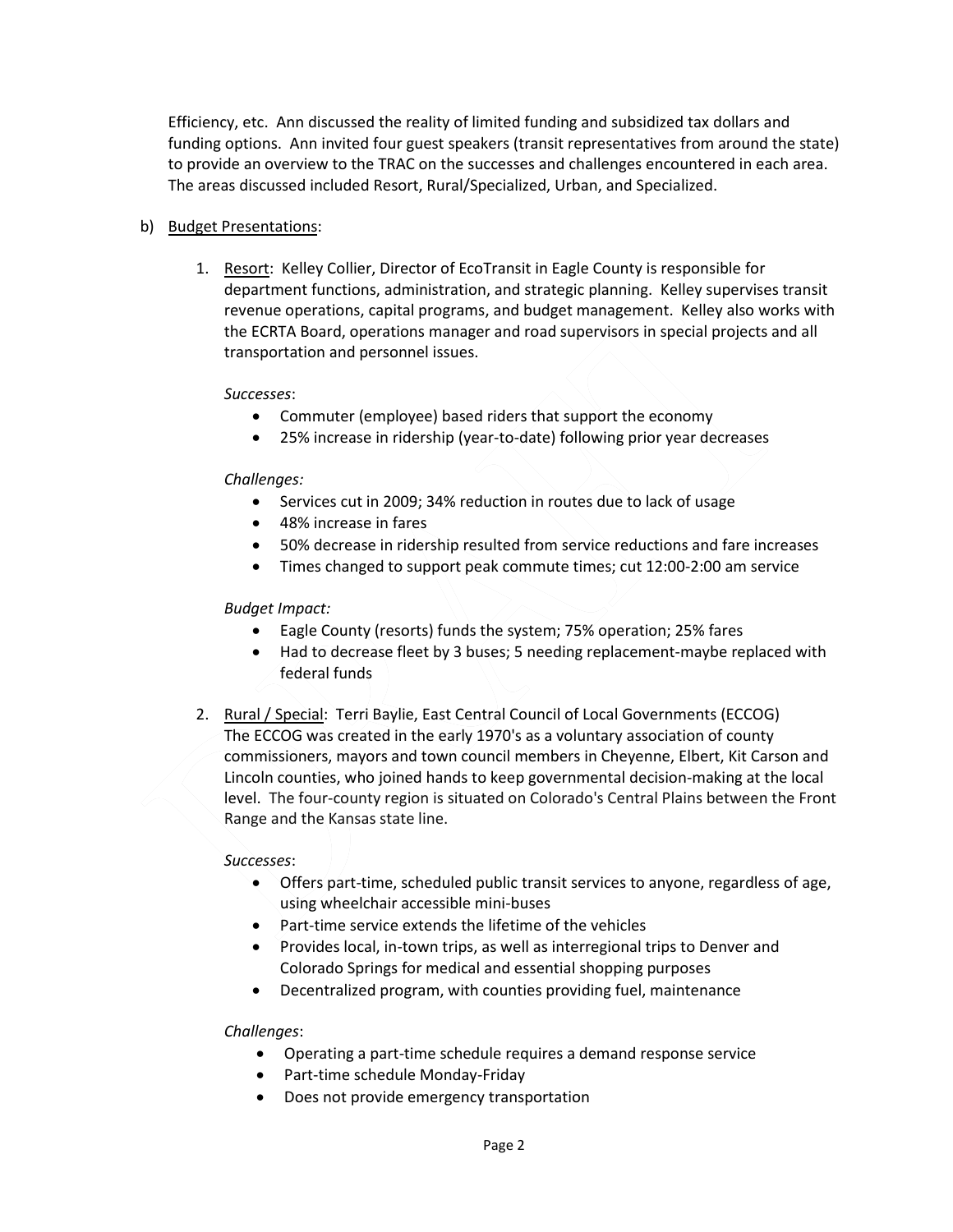- Does not generate cash from fare box revenues; donations accepted
- Overlapping regions require all county commissioners to work together

*Budget Impact*:

- The transit system is funded with FTA grant funds awarded to ECCOG through CDOT's Transit Unit. These grant funds are used in conjunction with county and other local funds.
- 53% of budget is FTA (Sec. 5311)
- 99% of vehicles funded by FTA (Sec. 5310)
- Drivers salaries are biggest budget item; positions are combined to cut costs
- Struggle to maintain services; will ask for funds for vehicle replacement
- 3. Urban: Marlys Sittner, City of Fort Collins, General Manager, Transfort/Dial-a-Ride Dial-A-Ride is a door-to-door paratransit service for individuals who, because of a disability, are prevented from using Transfort, the City's fixed-route bus service. The City of Fort Collins is an urbanized area with a population of over 200,000 based on the 2002 census. This classification makes the grant process a little more complicated because urbanized areas of this size can't use their FTA formula funds for operating expenses.

*Successes*:

- Operating budget \$8.9 million
- Hours/Miles Revenue Services: 100,000/1,200,000
- Fixed routes: 17 plus 1 regional route to Longmont
- Major federal funding: FTA section 5307 Urbanized Formula Grant (Fort Collins is a designated recipient for North Front Range Transportation Management Area)

*Challenges*:

- Cuts in recent years: unfilled vacancies; FTE losses; conference & training supplies; hardware/software upgrades; promotional spending; all discretionary spending
- Elimination of Saturday Service or elimination of 3 fixed routes
- Reduction in ridership / personnel: \$200,000+ / 10.0 FTE
- Non-replacement of fleet vehicles at the end of FTA average useful life

*Budget Impact*:

- FTA 5307 operating funds limited to 50% of 2002 Appropriation: \$578,089
- Reduction in Federal Operating Funding: \$650,000
- Reduction in Revenue Hours: 10,500 hours
- If FTA dollars are reduced by 30% that would reduce the total operating routes by 10%
- 4. Specialized: Joe Vaccaro from Community Intersections, speaking on behalf of the Pikes Peak Area Council of Governments' (PPACG) Coordination Committee on Specialized Transportation (CCOST)